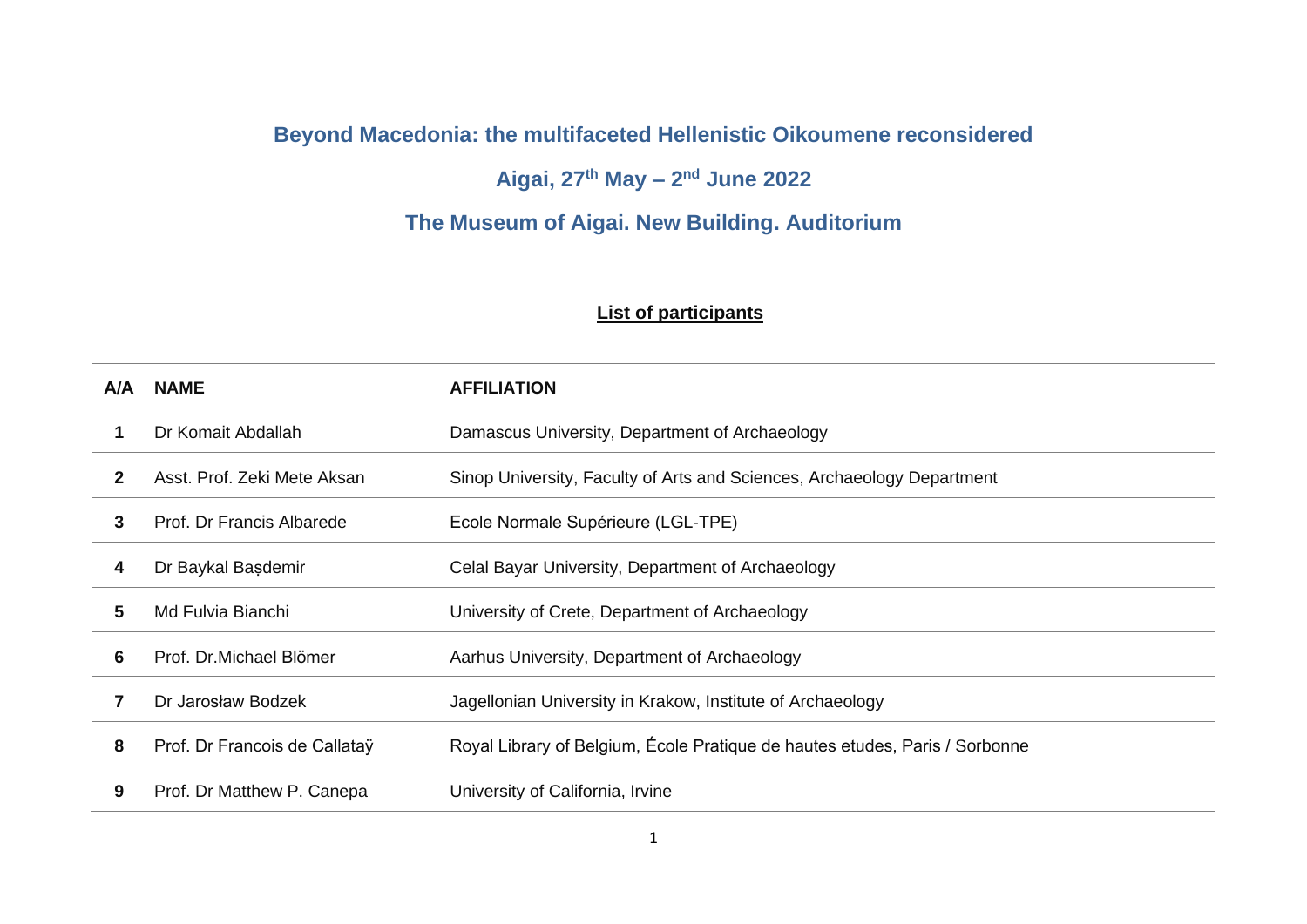| 10 | Prof. Dr Laurent Capdetrey          | Université Bordeaux Montaigne Waterloo Institute for Hellenistic Studies                       |
|----|-------------------------------------|------------------------------------------------------------------------------------------------|
| 11 | Prof. Dr Angelos Chaniotis          | Institute for Advanced Studies, Princeton, New Jersey, USA                                     |
| 12 | Prof. Dr Véronique Chankowski       | 'École française d'Athènes                                                                     |
| 13 | Prof. Dr Miltiades Chatzopoulos     | The Academy of Athens                                                                          |
| 14 | Dr Omar Coloru                      | Università degli Studi di Bari. Dipartimento di Ricerca e Innovazione Umanistica (DIRIUM)      |
| 15 | Dr Christopher Dickenson            | Aarhus University. Centre for Urban Network Evolutions (UrbNet), School of Culture and Society |
| 16 | Prof. Dr Ertekin M. Doksanalti      | Selcuk University (Selçuk Üniversitesi), Classical Archaeology                                 |
| 17 | Dr Frédérique Duyrat                | Département des Monnaies, médailles et antiques de la Bibliothèque nationale de France         |
| 18 | <b>Roland Éttienne</b>              | l'Université Paris 1-Panthéon Sorbonne – École française d'Athènes                             |
| 19 | Dr Thomas Faucher                   | <b>CNRS</b>                                                                                    |
| 20 | Robin Lane Fox                      | Universtiy of Oxford. New College                                                              |
| 21 | Dr Anastasia Georgiadou             | Ephorate of Antiquities of Imathia/Hellenic Ministry of Culture and Sports                     |
| 22 | Prof. Dr Kutalmiş Görkay            | Ankara Üniversitesi, Dil ve Tarih-Cografya Fakültesi, Klasik Arkeoloji Anabilim Dali           |
| 23 | Prof. Dr Anne-Marie Guimier-Sorbets | Université de Paris Ouest-Nanterre                                                             |
| 24 | Prof. Dr Ralf von den Hoff          | Institut für Archäologische Wissenschaften (IAW) der Universität Freiburg                      |
| 25 | Dr Simon Glenn                      | Ashmolean Museum Oxford                                                                        |
|    |                                     |                                                                                                |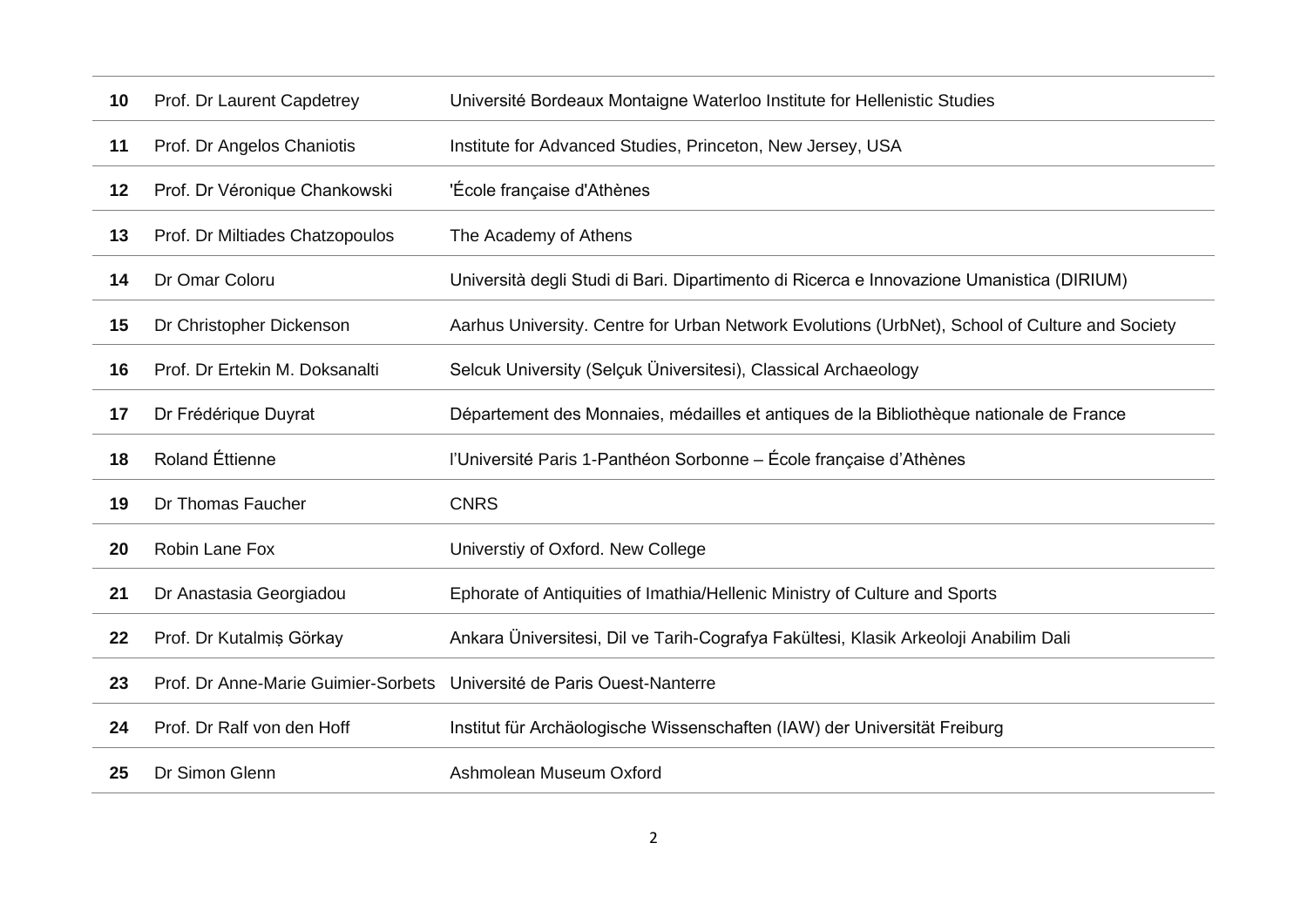| 26 | Prof. Dr Panagiotis lossif       | Radbound University. Museum of Cycladic Art                                                          |
|----|----------------------------------|------------------------------------------------------------------------------------------------------|
| 27 | Dr Ute Kelp                      | J. W. Goethe-Universität Frankfurt a. M.- DAI                                                        |
| 28 | Prof. Dr Philipp Kobusch         | Institut für Altertumskunde – Bereich Klassische Archäologie Christian Albrechts-Universität zu Kiel |
| 29 | Prof. Dr P. Kosmin               | <b>Harvard University</b>                                                                            |
| 30 | Dr Angeliki Kottaridi            | Ephorate of Antiquities of Imathia/Hellenic Ministry of Culture and Sports                           |
| 31 | Prof. Dr Christian Kunze         | Institut für Klassische Archäologie der Universität Regensburg                                       |
| 32 | Dr Eric Laufer                   | German Archaeological Institute                                                                      |
| 33 | Dr Gunvor Lindström              | German Archaeological Institute, Eurasia Department                                                  |
| 34 | Prof. Dr Carlo Lippolis          | Università di Torino, Dipartimento di Studi Storici                                                  |
| 35 | Prof. Dr Laurianne Martinez-Sève | 'École française d'Athènes                                                                           |
| 36 | Prof. Dr Andrew Meadows          | University of Oxford. Faculty of Classics. New College                                               |
| 37 | Dr Vito Messina                  | Università di Torino, Dipartimento di Studi Storici                                                  |
| 38 | Prof. Dr Ioannis Mylonopoulos    | Columbia University, Department of Art History and Archaeology                                       |
| 39 | Prof. Dr Mehmet Önal             | Harran University, Faculty of Science and Literature, Department of Archeology, Sanliurfa-Türkiye    |
| 40 | Assoc. Prof. Dr. Aşkım Özdizbay  | İstanbul Üniversitesi Edebiyat Fakültesi, Arkeoloji Bölümü, Klasik Arkeoloji Ana Bilim Dalı          |
| 41 | Dr Rocco Palermo                 | Dipartimento di Civiltà e Forme del Sapere Università di Pisa                                        |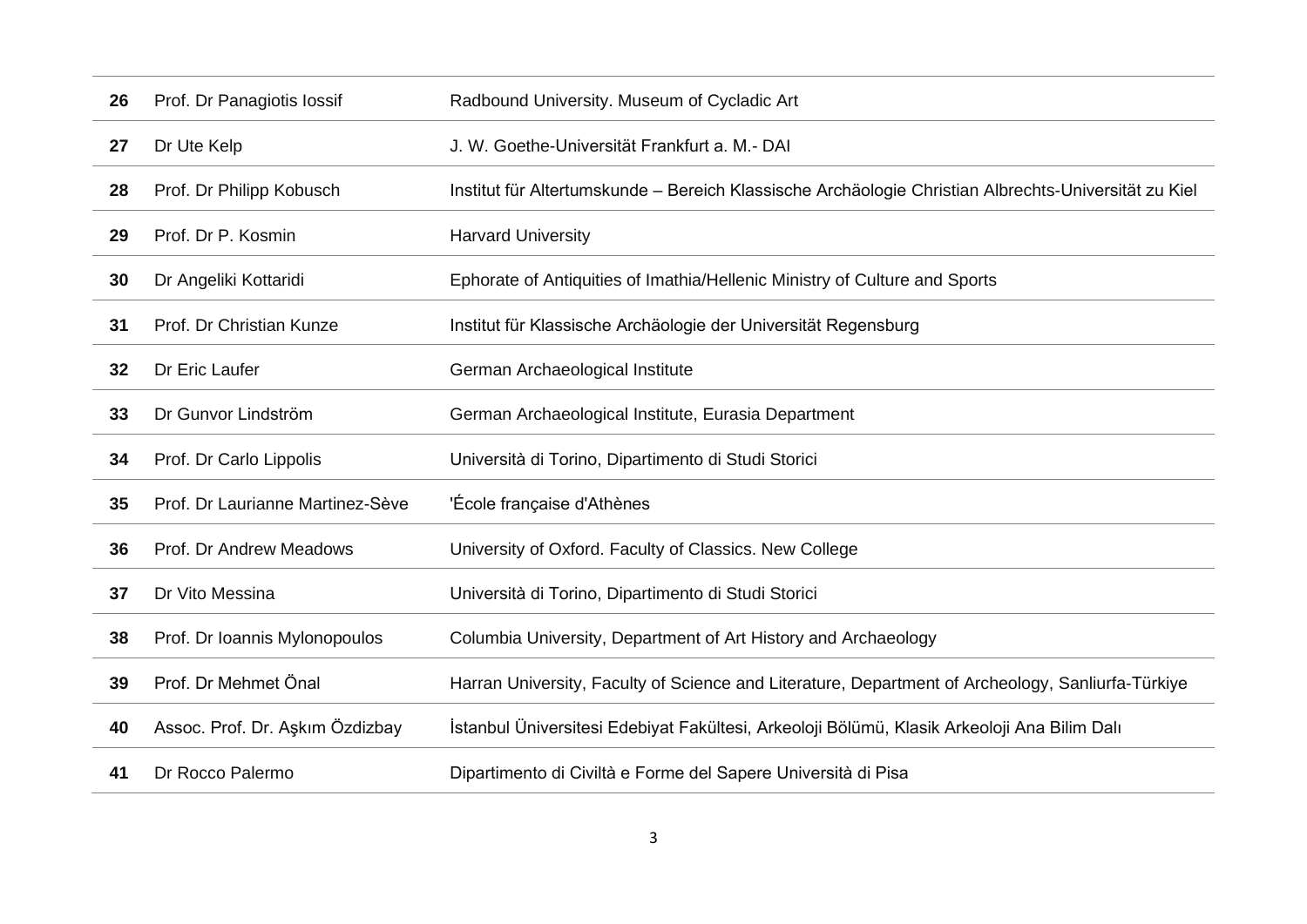| 42 | Prof. Dr Hatice Pamir         | Antioch/ Hatay, Mustafa Kemal University, Department of Archaeology                           |
|----|-------------------------------|-----------------------------------------------------------------------------------------------|
| 43 | Prof. Dr Emanuele Papi        | Scuola Archeologica Italiana di Atene                                                         |
| 44 | Dr Paschalis Paschidis        | National Hellenic Research Foundation                                                         |
| 45 | Prof. Dr Felix Pirson         | Deutsches Archäologisches Institut. Istanbul                                                  |
| 46 | Prof. Dr Klaus Rheidt         | Bradenburgische Technische Univerisität. Cottbus - Senftenberg                                |
| 47 | Prof. Dr Peter Ruggendorfer   | Österreichische Akademie der Wissenschaften Österreiches Archäologisches Institut NSITUT      |
| 48 | Dr Houmam Saad                | Directorate General of Antiquities & Museums, Damascus, Syria                                 |
| 49 | Prof. Dr Kyriakos Savvopoulos | University of Oxford. Faculty of Classics. Ioannou Centre for Classical and Byzantine Studies |
| 50 | Dr Yusuf Sezgin               | Manissa, Celal Bayar University, Department of Archaeology                                    |
| 51 | Prof. Dr Athanasios Sideris   | <b>Charles University in Prague</b>                                                           |
| 52 | Dr Songül Sözel               | Selcuk University (Selçuk Üniversitesi). Classical Archaeology                                |
| 53 | Prof. Dr Maria Stamatopolou   | University of Oxford. Faculty of Classics, Lincoln College                                    |
| 54 | Prof. Dr Vladimir Stolba      | Staatliche Museen zu Berlin Münzkabinett                                                      |
| 55 | Prof. Dr Laurent Tholbecq     | Université libre de BruxellesCentre de Recherches en Archéologie et Patrimoine                |
| 56 | Dr Ozan Tozluca               | Selcuk University (Selçuk Üniversitesi), Classical Archaeology                                |
| 57 | Prof. Dr Monika Trümper       | Freie Universität Berlin, Institut für Klassische Archäologie                                 |